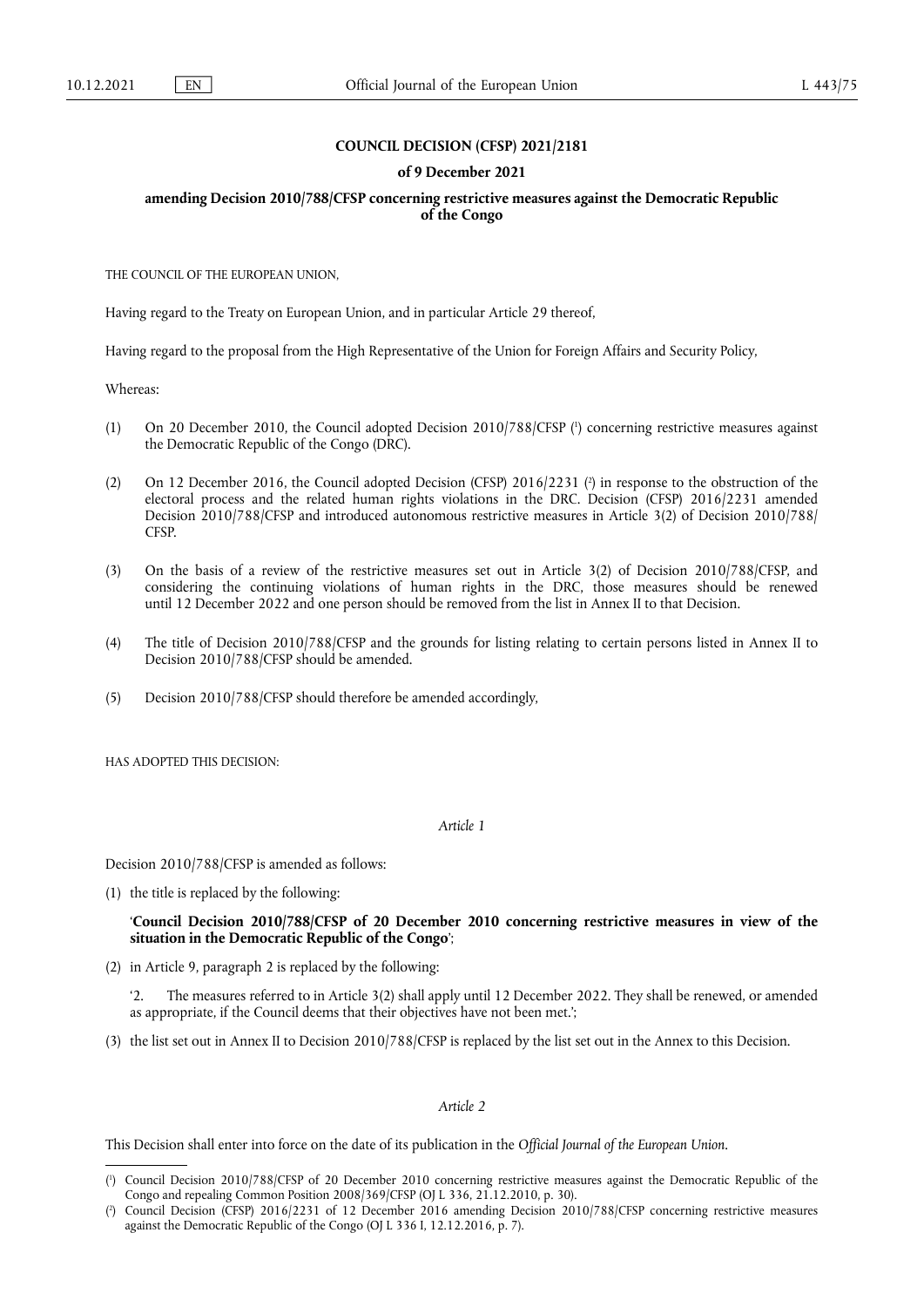Done at Brussels, 9 December 2021.

*For the Council The President* A. HOJS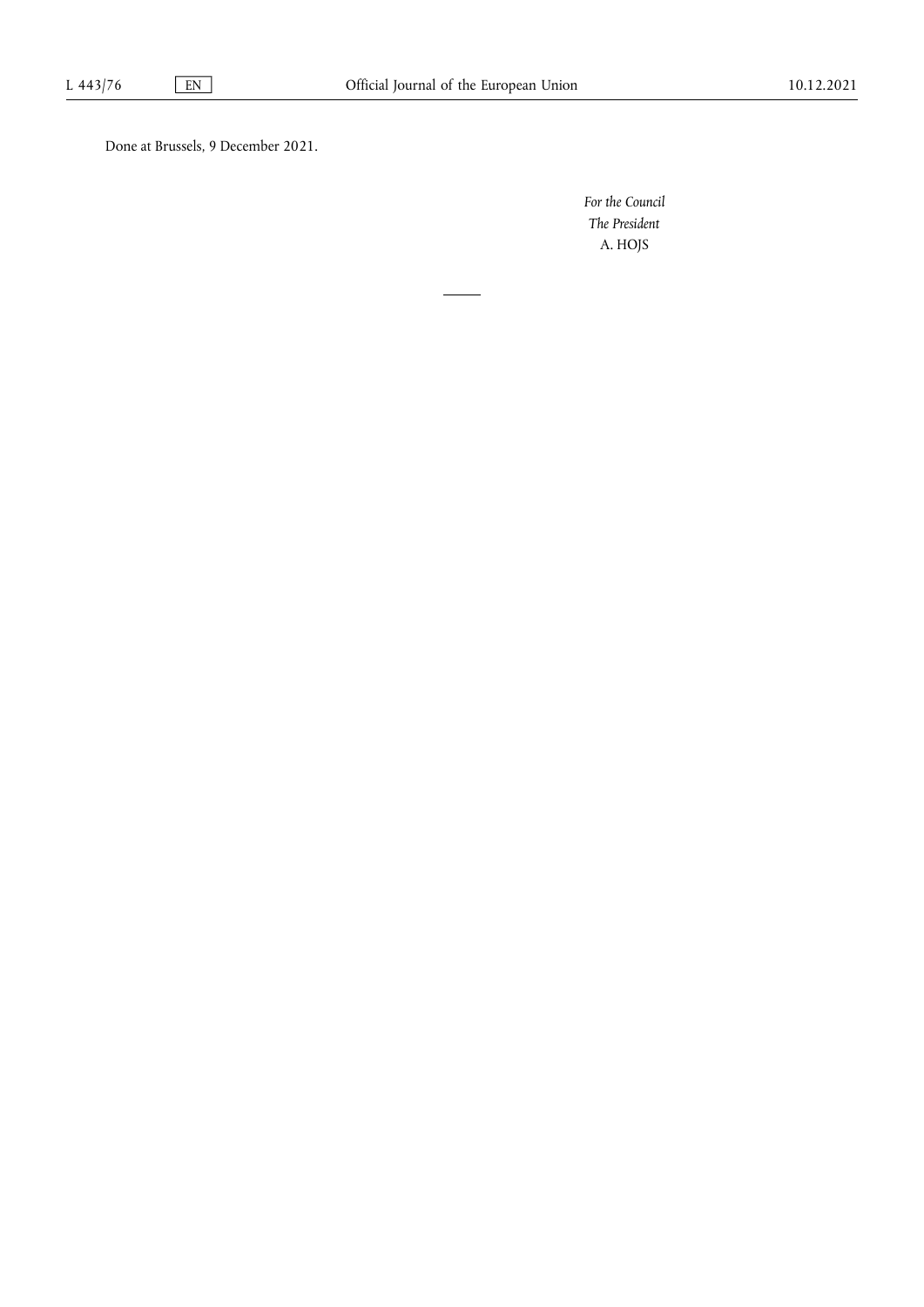## *ANNEX*

### '*ANNEX II*

# **LIST OF PERSONS AND ENTITIES REFERRED TO IN ARTICLE 3(2)**

#### A. Persons

|                         | Name                          | Identifying information                                                        | Grounds for listing                                                                                                                                                                                                                                                                                                                                                                                                                                                                                                       | Date of listing |
|-------------------------|-------------------------------|--------------------------------------------------------------------------------|---------------------------------------------------------------------------------------------------------------------------------------------------------------------------------------------------------------------------------------------------------------------------------------------------------------------------------------------------------------------------------------------------------------------------------------------------------------------------------------------------------------------------|-----------------|
|                         | Ilunga<br><b>KAMPETE</b>      | a.k.a. Gaston Hughes Ilunga<br>Kampete; Hugues Raston Ilunga<br>Kampete        | As Commander of the Republican Guard (GR) until April 2020, Ilunga Kampete was responsible for<br>the GR units deployed on the ground and involved in the disproportionate use of force and violent<br>repression in September 2016 in Kinshasa.                                                                                                                                                                                                                                                                          | 12.12.2016      |
|                         |                               | DOB: 24.11.1964<br>POB: Lubumbashi, DRC                                        | He was also responsible for the repression and infringement of human rights committed by GR agents,<br>such as the violent repression of an opposition rally in Lubumbashi in December 2018.<br>Since July 2020, he remains a high-ranking soldier, as a Lieutenant General in the Congolese Armed<br>Forces (FARDC) and Commander of the Kitona military base in the province of Kongo Central. By<br>virtue of his functions, he bears responsibility for the recent human rights violations committed by the<br>FARDC. |                 |
|                         |                               | Nationality: DRC                                                               |                                                                                                                                                                                                                                                                                                                                                                                                                                                                                                                           |                 |
|                         |                               | Military ID number:<br>1-64-86-22311-29                                        |                                                                                                                                                                                                                                                                                                                                                                                                                                                                                                                           |                 |
|                         |                               | Address: 69, avenue Nyangwile,<br>Kinsuka Mimosas, Kinshasa/<br>Ngaliema, DRC  | Ilunga Kampete has therefore been involved in planning, directing or committing acts that constitute<br>serious human rights violations or abuses in the DRC.                                                                                                                                                                                                                                                                                                                                                             |                 |
|                         |                               | Gender: Male                                                                   |                                                                                                                                                                                                                                                                                                                                                                                                                                                                                                                           |                 |
| $\overline{2}$          | Gabriel Amisi<br><b>KUMBA</b> | a.k.a. Gabriel Amisi Nkumba;<br>"Tango Fort"; "Tango Four"                     | Former Commander of the first defence zone of the Congolese Armed Forces (FARDC), which took<br>part in the disproportionate use of force and violent repression in September 2016 in Kinshasa.                                                                                                                                                                                                                                                                                                                           | 12.12.2016      |
|                         |                               | DOB: 28.5.1964                                                                 | In his capacity as Deputy Chief of Staff of the FARDC in charge of operations and intelligence<br>from July 2018 to July 2020, and owing to his senior duties as Inspector General of the FARDC<br>since July 2020, he bears responsibility for recent human rights violations committed by the FARDC.<br>Gabriel Amisi Kumba has therefore been involved in planning, directing or committing acts that<br>constitute serious human rights violations or abuses in the DRC.                                              |                 |
|                         |                               | POB: Malela, DRC                                                               |                                                                                                                                                                                                                                                                                                                                                                                                                                                                                                                           |                 |
|                         |                               | Nationality: DRC                                                               |                                                                                                                                                                                                                                                                                                                                                                                                                                                                                                                           |                 |
|                         |                               | Military ID number:<br>$1-64-87-77512-30$                                      |                                                                                                                                                                                                                                                                                                                                                                                                                                                                                                                           |                 |
|                         |                               | Address: 22, avenue Mbenseke, Ma<br>Campagne, Kinshasa/Ngaliema,<br><b>DRC</b> |                                                                                                                                                                                                                                                                                                                                                                                                                                                                                                                           |                 |
|                         |                               | Gender: Male                                                                   |                                                                                                                                                                                                                                                                                                                                                                                                                                                                                                                           |                 |
| $\overline{\mathbf{3}}$ | Ferdinand<br>Ilunga LUYOYO    | DOB: 8.3.1973                                                                  | As Commander of the anti-riot unit called the Légion Nationale d'Intervention of the Congolese National<br>Police (PNC) until 2017, and Commander of the unit responsible for the protection of institutions and<br>high-ranking officials within the PNC until December 2019, Ferdinand Ilunga Luyoyo was responsible<br>for the disproportionate use of force and violent repression in September 2016 in Kinshasa, and bears<br>responsibility for the subsequent human rights violations committed by the PNC.        | 12.12.2016      |
|                         |                               | POB: Lubumbashi, DRC                                                           |                                                                                                                                                                                                                                                                                                                                                                                                                                                                                                                           |                 |
|                         |                               | Nationality: DRC                                                               |                                                                                                                                                                                                                                                                                                                                                                                                                                                                                                                           |                 |
|                         |                               | DRC passport number:<br>OB0260335 (valid<br>from 15.4.2011 to 14.4.2016)       |                                                                                                                                                                                                                                                                                                                                                                                                                                                                                                                           |                 |

 $\boxed{\text{EN}}$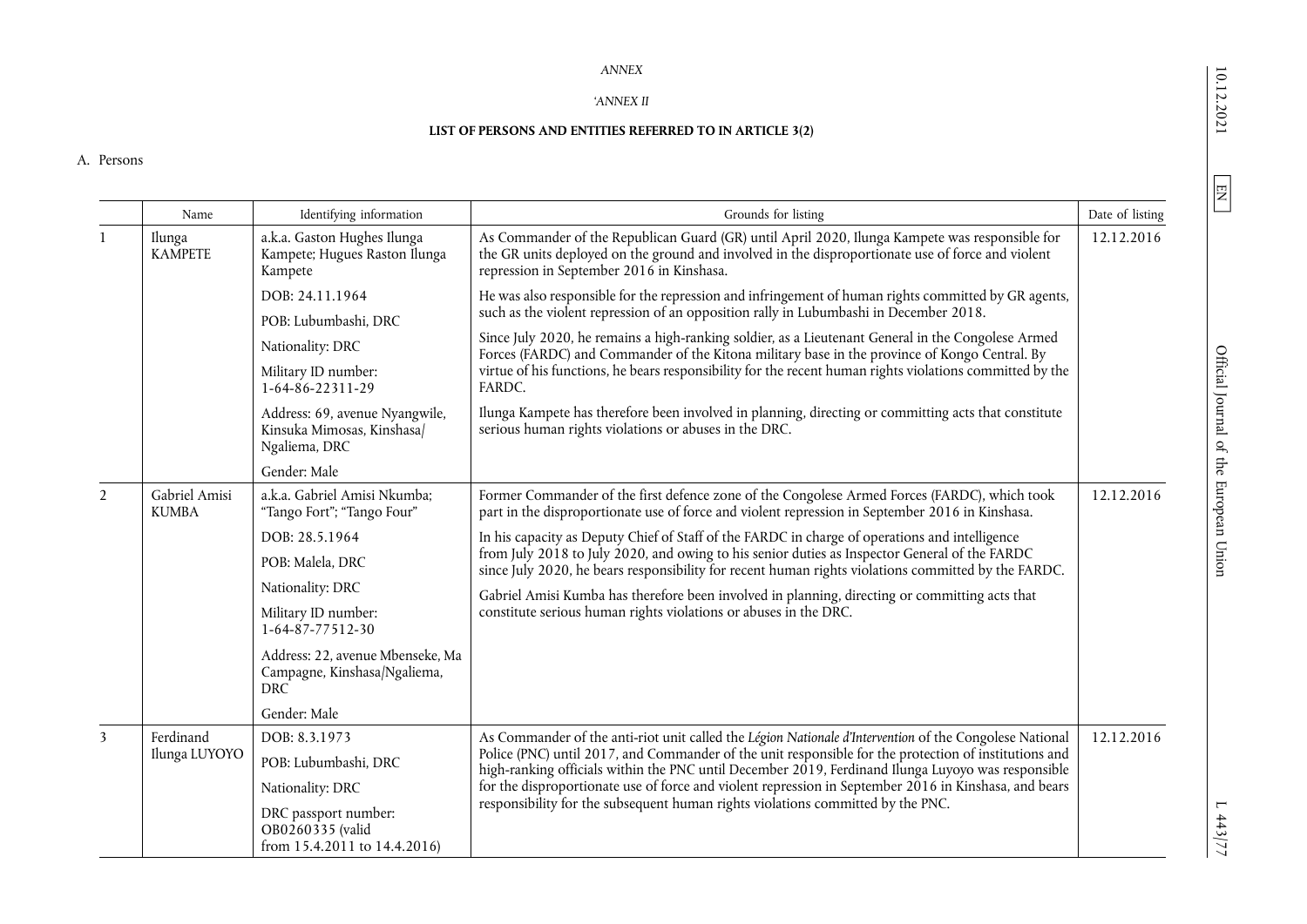|                |                            | Address: 2, avenue des Orangers,<br>Kinshasa/Gombe, DRC<br>Gender: Male                                                        | Ferdinand Ilunga Luyoyo has therefore been involved in planning, directing or committing acts that<br>constitute serious human rights violations or abuses in the DRC.<br>Ferdinand Ilunga Luyoyo has retained his rank of General and remains active on the public scene in the<br>DRC.                                                                                                                                                                                                                                                              |            |
|----------------|----------------------------|--------------------------------------------------------------------------------------------------------------------------------|-------------------------------------------------------------------------------------------------------------------------------------------------------------------------------------------------------------------------------------------------------------------------------------------------------------------------------------------------------------------------------------------------------------------------------------------------------------------------------------------------------------------------------------------------------|------------|
| $\overline{4}$ | Célestin<br><b>KANYAMA</b> | a.k.a. Kanyama Tshisiku Celestin;<br>Kanyama Celestin Cishiku Antoine;<br>Kanyama Cishiku Bilolo Célestin;<br>"Esprit de mort" | As Commissioner of the Congolese National Police (PNC), Célestin Kanyama was responsible for the<br>disproportionate use of force and violent repression in September 2016 in Kinshasa.<br>In July 2017, Célestin Kanyama was appointed Director-General of the PNC's training schools.<br>In October 2018, when he was in that function, police officers intimidated and deprived journalists of                                                                                                                                                     | 12.12.2016 |
|                |                            | DOB: 4.10.1960<br>POB: Kananga, DRC                                                                                            | freedom after the publication of a series of articles on the misappropriation of police cadet rations.<br>Célestin Kanyama played a role in those events.                                                                                                                                                                                                                                                                                                                                                                                             |            |
|                |                            | Nationality: DRC                                                                                                               | Owing to his role as a senior PNC official, which he retains today, he bears responsibility for the recent<br>human rights violations committed by the PNC. Célestin Kanyama has therefore been involved in<br>planning, directing or committing acts that constitute serious human rights violations or abuses in the<br>DRC.                                                                                                                                                                                                                        |            |
|                |                            | DRC passport number:<br>OB0637580 (valid<br>from 20.5.2014 to 19.5.2019)                                                       |                                                                                                                                                                                                                                                                                                                                                                                                                                                                                                                                                       |            |
|                |                            | Schengen visa<br>number 011518403, issued<br>on 2.7.2016                                                                       |                                                                                                                                                                                                                                                                                                                                                                                                                                                                                                                                                       |            |
|                |                            | Address: 56, avenue Usika,<br>Kinshasa/Gombe, DRC                                                                              |                                                                                                                                                                                                                                                                                                                                                                                                                                                                                                                                                       |            |
|                |                            | Gender: Male                                                                                                                   |                                                                                                                                                                                                                                                                                                                                                                                                                                                                                                                                                       |            |
| 5              | John NUMBI                 | a.k.a. John Numbi Banza Tambo;<br>John Numbi Banza Ntambo;<br>Tambo Numbi                                                      | John Numbi was Inspector General of the Congolese Armed Forces (FARDC) from July 2018<br>until July 2020. Owing to his role, he bears responsibility for the human rights violations committed<br>by the FARDC between July 2018 and July 2020, such as disproportionate violence against illegal<br>miners from June to July 2019 committed by FARDC troops under his direct authority.<br>John Numbi has therefore been involved in planning, directing or committing acts that constitute<br>serious human rights violations or abuses in the DRC. | 12.12.2016 |
|                |                            | DOB: 16.8.1962                                                                                                                 |                                                                                                                                                                                                                                                                                                                                                                                                                                                                                                                                                       |            |
|                |                            | POB: Jadotville-Likasi-Kolwezi,<br>DRC                                                                                         |                                                                                                                                                                                                                                                                                                                                                                                                                                                                                                                                                       |            |
|                |                            | Nationality: DRC                                                                                                               | Until early 2021, John Numbi retained a position of influence in the FARDC, especially in Katanga,<br>where serious human rights violations committed by the FARDC have been reported.                                                                                                                                                                                                                                                                                                                                                                |            |
|                |                            | Address: 5, avenue Oranger,<br>Kinshasa/Gombe, DRC                                                                             | John Numbi is still a threat to the human rights situation in the DRC, especially in Katanga.                                                                                                                                                                                                                                                                                                                                                                                                                                                         |            |
|                |                            | Gender: Male                                                                                                                   |                                                                                                                                                                                                                                                                                                                                                                                                                                                                                                                                                       |            |

 $1.443/78$ 

 $\boxed{\text{EN}}$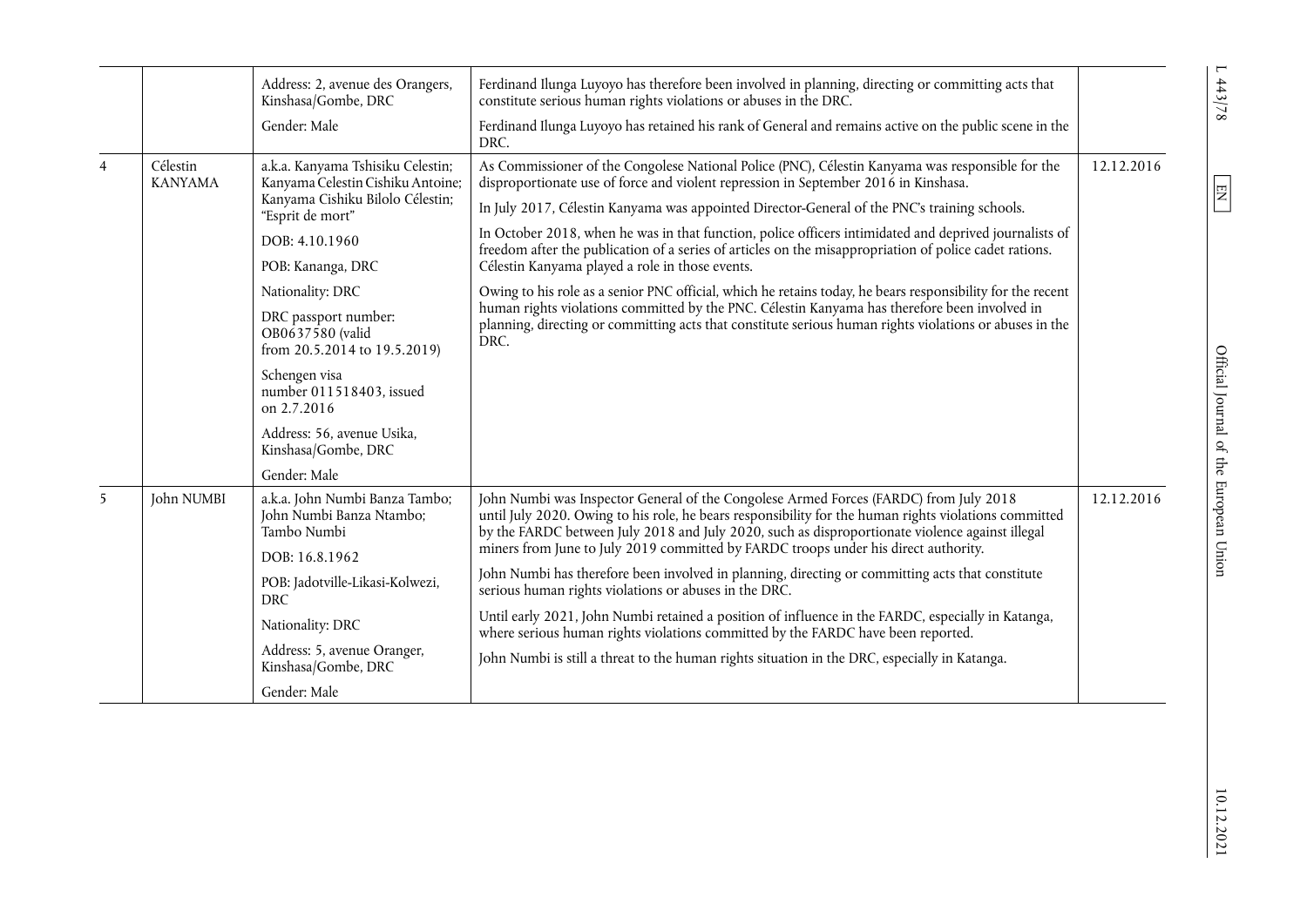| 6              | Evariste<br><b>BOSHAB</b>       | a.k.a. Evariste Boshab Mabub Ma<br>Bileng<br>DOB: 12.1.1956<br>POB: Tete Kalamba, DRC<br>Nationality: DRC<br>Diplomatic passport number:<br>DP0000003 (valid<br>from 21.12.2015 to 20.12.2020)<br>Schengen visa expired on 5.1.2017<br>Address: 3, avenue du Rail,<br>Kinshasa/Gombe, DRC<br>Gender: Male                    | In his capacity as Vice Prime Minister and Minister of Interior and Security from December 2014<br>to December 2016, Evariste Boshab was officially responsible for the police and security services and<br>for coordinating the work of provincial governors. In that capacity, he was responsible for arrests of<br>activists and opposition members, as well as disproportionate use of force, including<br>between September 2016 and December 2016 in response to demonstrations in Kinshasa, which<br>resulted in a large number of civilians being killed or injured by security services.<br>Evariste Boshab has therefore been involved in planning, directing or committing acts that constitute<br>serious human rights violations or abuses in the DRC.<br>Evariste Boshab also played a part in the exploitation and aggravation of the crisis in the Kasai region,<br>where he maintains a position of influence, in particular since becoming Senator of Kasai<br>in March 2019. | 29.5.2017 |
|----------------|---------------------------------|------------------------------------------------------------------------------------------------------------------------------------------------------------------------------------------------------------------------------------------------------------------------------------------------------------------------------|-------------------------------------------------------------------------------------------------------------------------------------------------------------------------------------------------------------------------------------------------------------------------------------------------------------------------------------------------------------------------------------------------------------------------------------------------------------------------------------------------------------------------------------------------------------------------------------------------------------------------------------------------------------------------------------------------------------------------------------------------------------------------------------------------------------------------------------------------------------------------------------------------------------------------------------------------------------------------------------------------|-----------|
| $\overline{7}$ | Alex Kande<br><b>MUPOMPA</b>    | a.k.a. Alexandre Kande Mupomba;<br>Kande-Mupompa<br>DOB: 23.9.1950<br>POB: Kananga, DRC<br>Nationality: DRC and Belgian<br>DRC passport number:<br>OP0024910 (valid<br>from 21.3.2016 to 20.3.2021)<br>Addresses: Messidorlaan 217/25,<br>1180 Uccle, Belgium<br>1, avenue Bumba, Kinshasa/<br>Ngaliema, DRC<br>Gender: Male | As Governor of Kasai Central until October 2017, Alex Kande Mupompa was responsible for the<br>disproportionate use of force, violent repression and extrajudicial killings committed by security forces<br>and the Congolese National Police (PNC) in Kasai Central from August 2016, including killings in the<br>territory of Dibaya in February 2017.<br>Alex Kande Mupompa has therefore been involved in planning, directing or committing acts that<br>constitute serious human rights violations or abuses in the DRC.<br>Alex Kande Mupompa also played a part in the exploitation and aggravation of the crisis in the Kasai<br>region, for which he was a representative until October 2019 and in which he maintains a position of<br>influence through the Congrès des alliés pour l'action au Congo (CAAC), which is part of the provincial<br>government of Kasai.                                                                                                               | 29.5.2017 |
| 8              | Éric<br>RUHORIM-<br><b>BERE</b> | a.k.a. Eric Ruhorimbere Ruhanga;<br>"Tango Two"; "Tango Deux"<br>DOB: 16.7.1969<br>POB: Minembwe, DRC<br>Nationality: DRC                                                                                                                                                                                                    | As Deputy Commander of the 21st military region from September 2014 to July 2018, Éric<br>Ruhorimbere was responsible for the disproportionate use of force and extrajudicial killings<br>perpetrated by the Congolese Armed Forces (FARDC), in particular against the Nsapu militia and<br>women and children.<br>Éric Ruhorimbere has been the Commander of the Nord Equateur operational sector since July 2018.<br>Owing to his role, he bears responsibility for the recent human rights violations committed by the<br>FARDC.                                                                                                                                                                                                                                                                                                                                                                                                                                                             | 29.5.2017 |

 $1443/79$